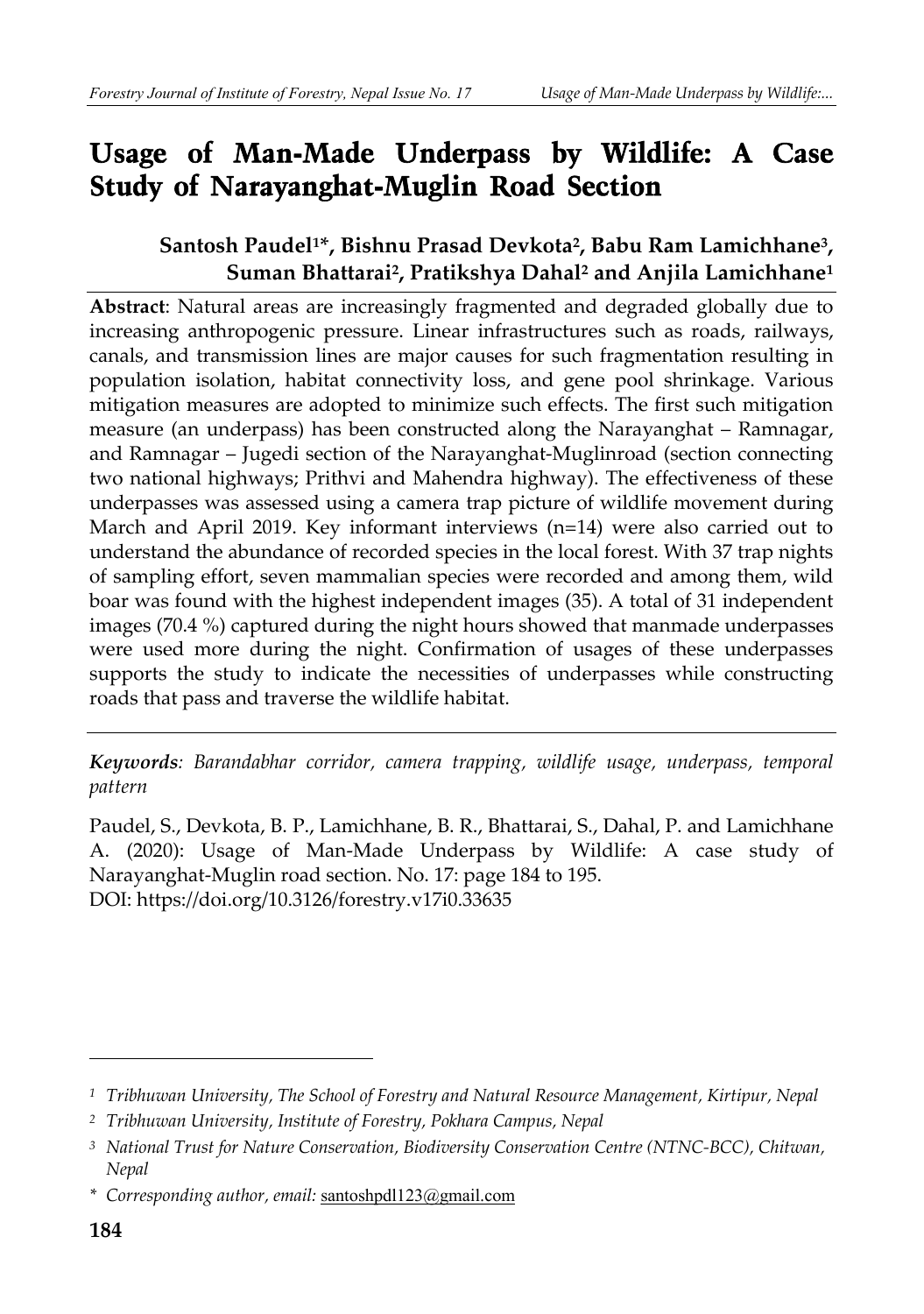# **Introduction**

Globally, natural areas and wildlife habitats are increasingly fragmented and degraded due to increasing anthropogenic pressure to meet the escalating human needs. Linear infrastructures such as roads, railways, canals, and transmission lines are major causes of such fragmentation. Roads are the main form of development, transecting vast areas of the earth's surface, negatively affecting ecosystems and associated wildlife ( Forman and Alexander 1998; Coffin 2007). Effects of roads include increased wildlife mortality rates, as collision with vehicles are among the most obvious, and in some cases, primary causes of mortality for large vertebrates (Coffin 2007). The less obvious but very influential impact of roads on ecosystems is habitat fragmentation (Blakenhol and waits 2009). Road networks fragment landscapes and populations by impeding wildlife movement with physical barriers (Donázar et al. 2018) and restriction on movements can reduce migration, dispersal, and opportunities for mating, leading to population subdivision and genetic differentiation (Andren 2013). The expansion of road networks and the increase in traffic have emerged in recent years as key threats to the conservation of biodiversity (Donázar et al. 2018). As connectivity between major blocks of habitat is a keystone of modern conservation planning (Longcore et al. 2018), wildlife crossing structures are now being designed and incorporated during road constructions in many places in the world (Wang 2014). These wildlife-friendly crossing structures permit safe movement of wildlife across barriers providing connectivity and reducing wildlifevehicle collision (Clevenger et al. 2001; Riley et al. 2014).

Nepal is one of the least developed countries with a high priority of infrastructure development such as highway, hydropower, high tension lines, and airports for the economic growth of the country. While highways are considered to be the mainstay of the country's development, environmental impacts can be significant and of growing concern. In the Terai of Nepal, protected areas are like islands and smallsized area due to infrastructure development and human settlement, which can restrict the movement of large vertebrates.

In recent years, a landscape-level conservation approach has been initiated to mitigate the negative impacts of habitat fragmentation by connecting the remaining natural areas through corridors and connectivity (Anderson and Jenkins 2006). Terai Arc Landscape (TAL) in Nepal and India is one such landscape. The Barandabhar Corridor Forest (BCF) is one of the major corridors within TAL, Nepal. The BCF, which connects Chitwan National Park (CNP) & Mahabharat mountain range, serves as a wildlife corridor for some animals and alternative habitat for others (Liviaitis et al. 1996). Though the importance of this forest strip is immense, the BCF is fragmented mainly by highways. East-West highway and Narayanghat- Muglin road section has fragmented the wildlife habitat in BCF, leading to the collision of wild animals with high speeding vehicles. The Narayanghat-Muglin road section links two major highways; East-west (Mahendra) Highway and Prithwi Highway. This road section connects people from major districts of Nepal such as Chitwan,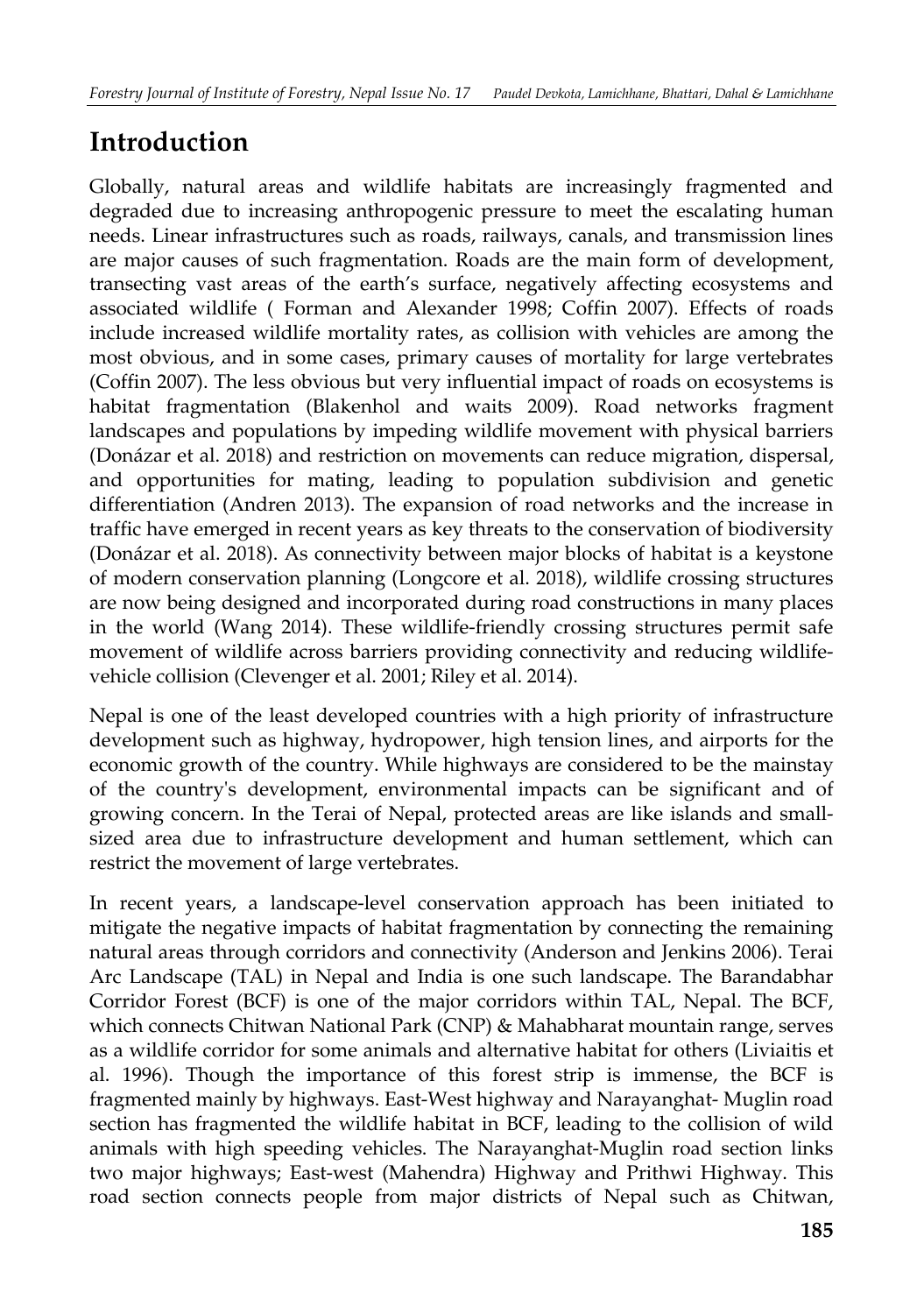Kathamandu, and Kaski which are inhabited by a higher number of human populations and so this highway is exceedingly used.

A large part of the Nepalese highways bisects the forest patches, increasing the chances of vehicles- wildlife collision (VWC) especially in the patches with high vehicular pressure. In a single year (2016/2017), a total of 133 animal casualties were recorded due to road accidents (DNPWC 2017). With the soaring effects of habitat fragmentation and vehicle- wildlife collision, wildlife crossing structures are now getting gradual recognition as a measure to mitigate these impacts. The Department of Roads (DoR) constructed 4 underpasses in early 2018 in Aaptari and Ramnagar area of Narayangadh-Muglin road in BCF. Near the underpass, 1.3 km of a mesh wire fence was constructed along the road to guide the wildlife towards the underpass (Rimal 2018). Understanding the functionality of these underpasses plays a crucial role in the construction of crossing structures in other parts of the forest. Thus, this research was carried out to understand the effectiveness of the manmade underpass using camera traps in terms of species composition and the temporal use pattern.

## **Materials and methods**

#### *Study Area*

The Barandabhar Corridor Forest (BCF) in Chitwan district of Nepal is located at  $27^{\circ}34'$  to  $27^{\circ}40'$  N latitude and  $84^{\circ}21'$   $84^{\circ}28'$  E longitude, covering an area of 107 km<sup>2</sup> (Aryal et al. 2012; Kandel 2012). It is an important wildlife corridor connecting Chitwan National Park (CNP) and Mahabharat foothills in Nepal's inner Terai (Bhattarai 2003; Bhattarai and Basnet 2004). The exceptionally biodiversity-rich BCF also provides an extended habitat for wildlife specially Rhinoceros during the periodic flood in the Rapti river (Kandel 2012). This corridor forest is home for 33 species of mammals, 328 species of birds, 37 species of fishes, 16 species of butterflies, 31 species of herpetofauna, and 199 species of plants (Lamichhane et al. 2016b). Important wetlands such as Bishazari lake (a Ramsar site), Rhino lake, Tiger lake, and Jukedhap lake lie in the BCF. Despite its importance for biodiversity, the forest patch is bisected by two major highways: East-West (Mahendra) highway and Narayanghat- Muglinroad section as shown in Figure 1. The East-West highway primarily fragmented this corridor into two parts. On the south of the East-West highway is the buffer zone of CNP whereas on the north of the highway is a protected forest, which is managed by Division Forest Office, Chitwan. The study was carried out in the underpasses of the Narayanghat- Muglinroad which traverses the northern part of BCF (Figure 2). The forest has monsoon dominated sub-tropical climate. In the Narayanghat-Muglin road section of BCF, the first 2 underpasses were constructed about 1.5 km north of Aaptari and the other two about 2 km north of Ramnagar. The distance between two adjoining underpasses is about 50 meters and all four underpasses have similar structural dimension (4 m width and 5.5 m height) and landscape attributes with Sal (*Shorearobusta*) dominated forest in nearby habitat (WWF 2019).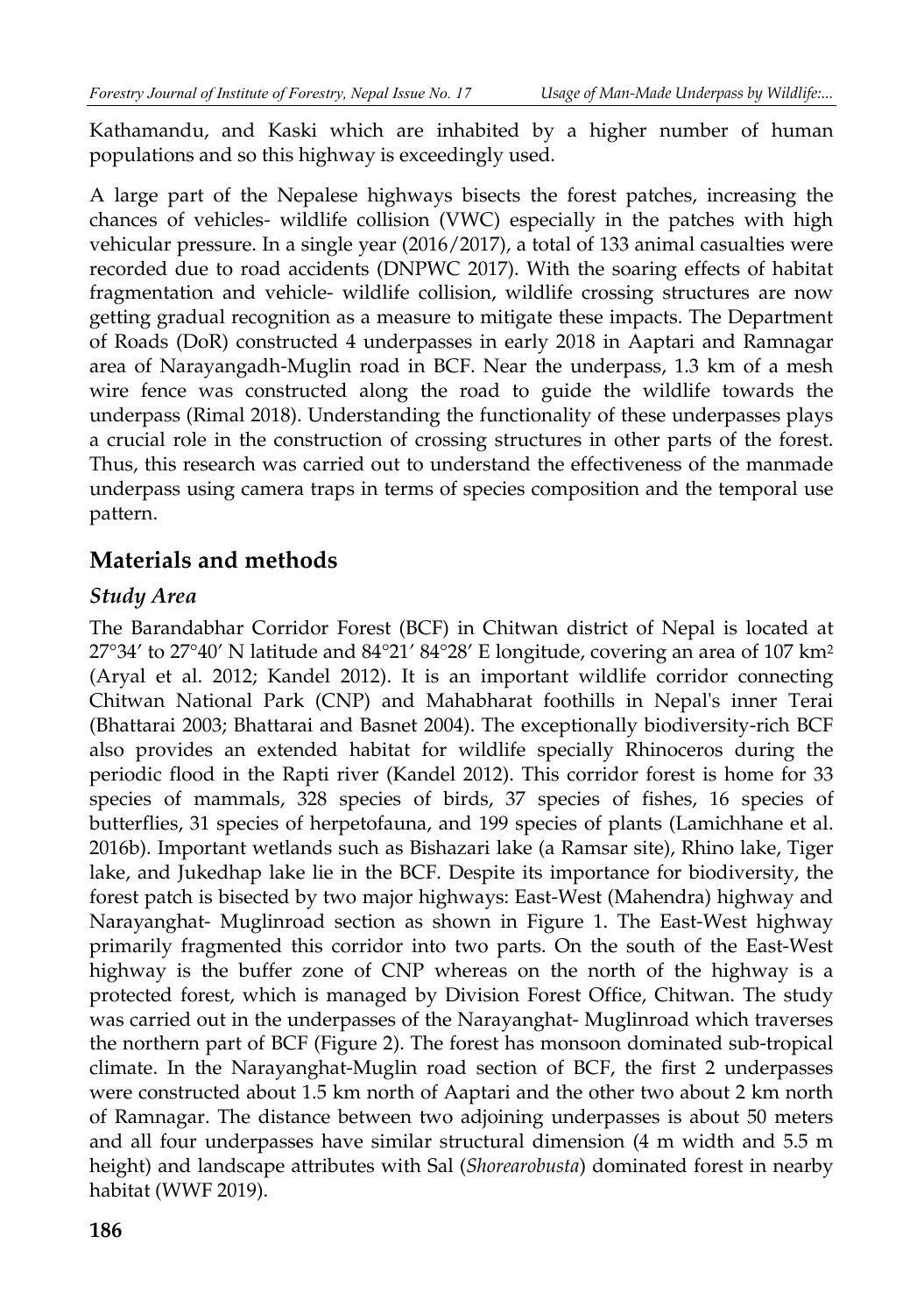

**Figure 1: Study area**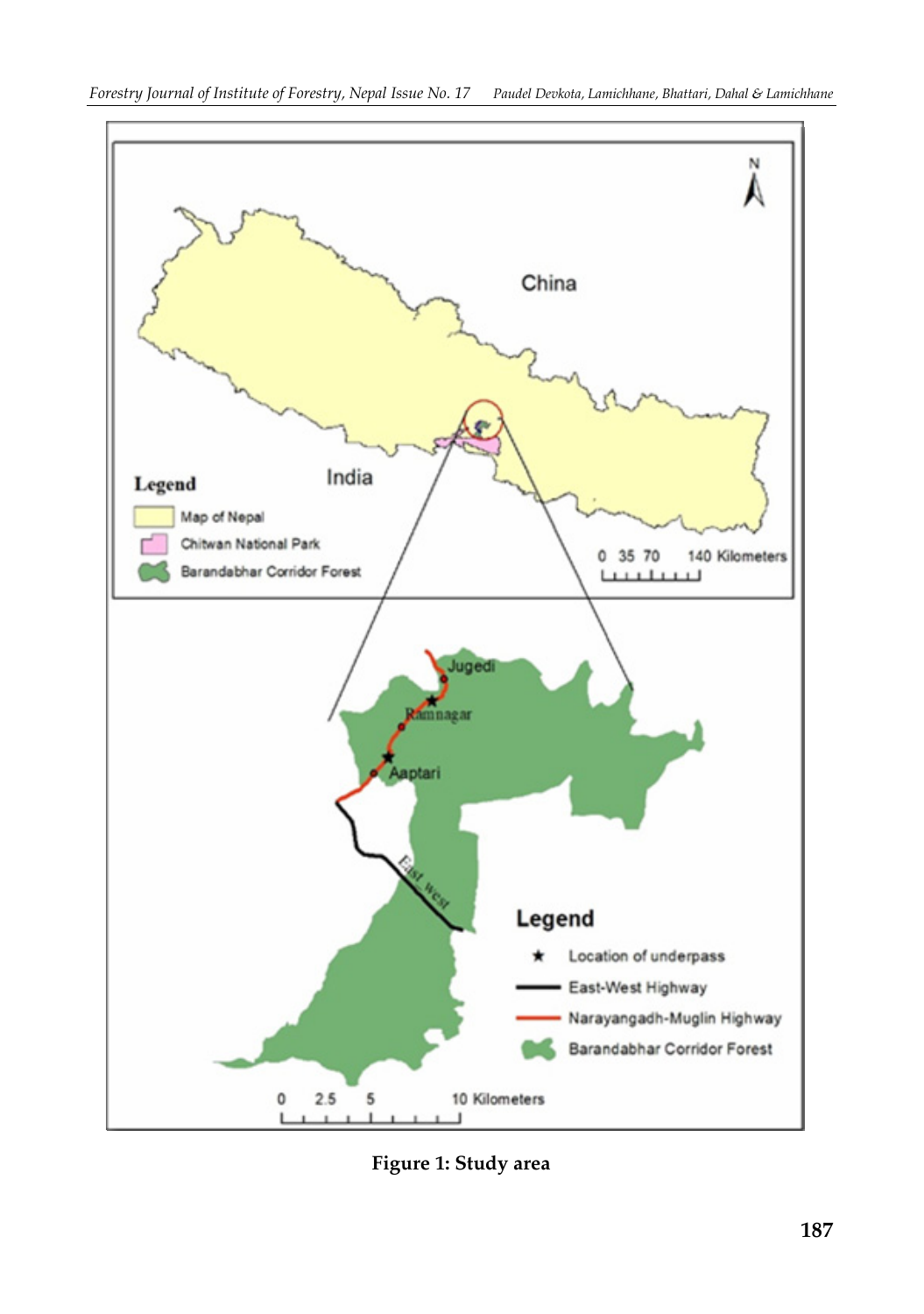

**Figure 2: Location of underpasses in Narayanghat-Muglin road** 

#### **Methods**

#### *Camera Trapping*

Camera traps are useful in obtaining non-invasive photographic evidence of rare and cryptic wildlife (WWF 2019). In this study, camera traps were used to study the temporal pattern of species detection. A preliminary field visit was conducted in early March 2019 to gain the locality knowledge and condition of the site. Based on the available resources, we randomly selected three underpasses and one underpass was left unequipped. We used a total of 6 Cuddeback camera traps (Xchange IR, model no. 1279), 1 for each side of the selected underpass. One underpass from the Aaptari area and two underpasses from the Ramnagar area were selected randomly and given the name Underpass- B, Underpass-C & Underpass-D respectively (Figure 2). Camera traps were given the ID, for example, B1 & B2, C1 & C2, D1 & D2 for ease in sorting the images while offloading the data.

Camera traps were placed in a corner of the selected underpasses and were fixed throughout the study period. The GPS locations of camera trap stations were recorded along with the habitat characteristics and dimensions of underpasses. A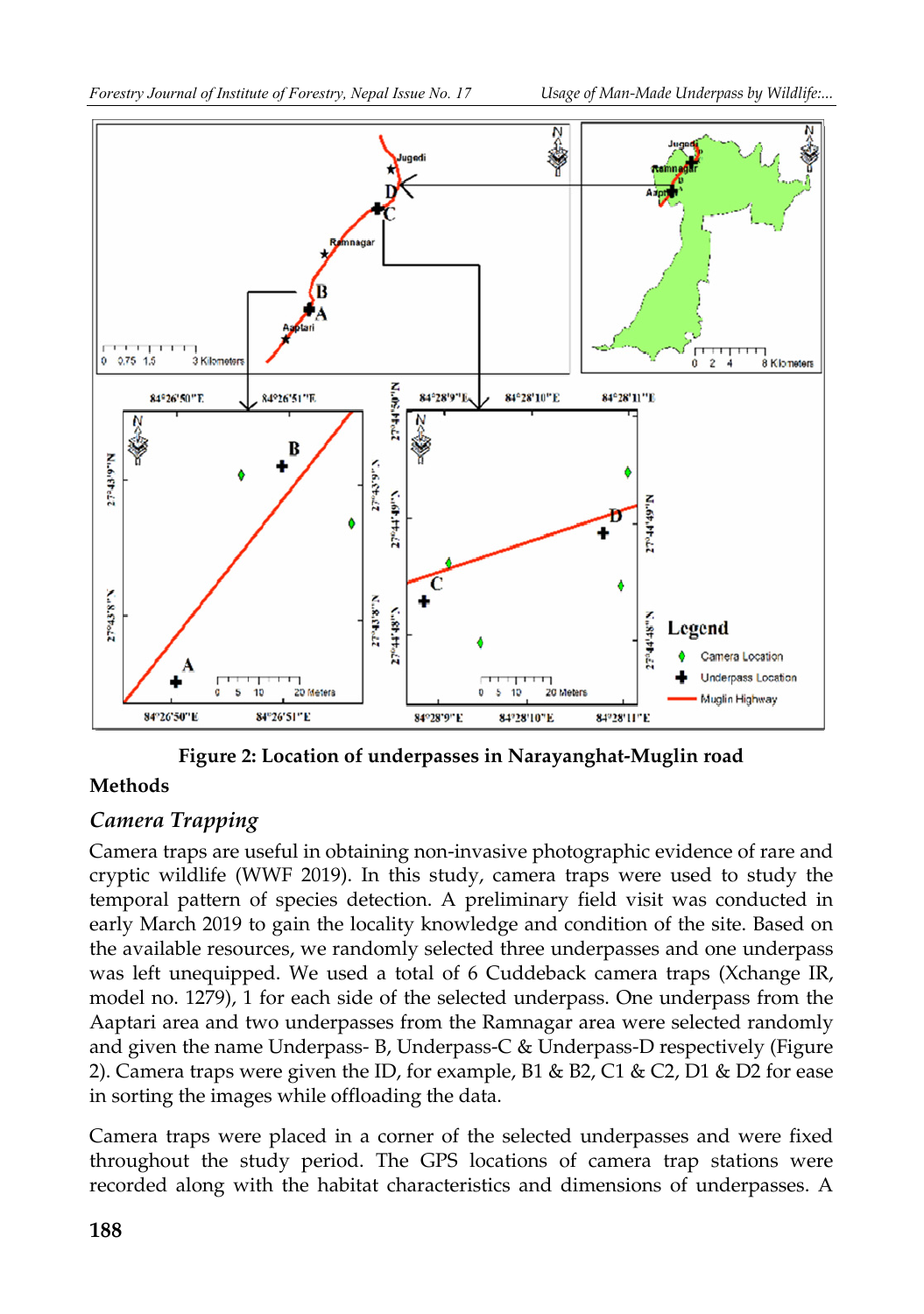total effort of 37 trap nights was applied during the study between March 2019 and April 2019 (Total 7 trap nights). Seven trap nights were considered assuming that the wildlife activities within 7 days would represent the overall use of underpass by those species within the particular season. Six camera units were used for the first 2 trapping nights but one camera was lost and only 5 camera units were used for the remaining 5 trapping nights. Camera traps were placed at the height of 60 cm above the ground (Lamichhane et al. 2016a) and angled slightly down towards the openings of the underpass to capture the species of all size that attempted to cross the underpass. Camera traps were daily monitored to offload the images.

## *Key Informant Interview*

Key informant interviews are used to access feelings, understanding, and experiences of participants of the case in a study (Michel 1999). In this study, key informant interviews were conducted to understand community people's sighting of the uses of underpass by different wildlife animals, and also to share their knowledge of the available species of wildlife in the study area. A semi-structured interview was conducted with the leaders of the local community, relevant government officials (CNP and Division Forest Office), the staff of Nepal Police, and members of the community forest users' groups Semi-structured interviews provide greater flexibility to respondents to explain the actual situations. A semi-structured questionnaire prepared in advance was used to interview 14 key informants. The interviews conducted in the Nepali language lasted from 15-30 minutes. With the permission from the respondents, the interviews were recorded and later transcribed and translated into the English language for analysis.

### *Data Analysis*

Data from the camera trap were collected and sorted within the file hierarchy of personal computer systems by an underpass, camera, species, and some subjects following (Harris et al. 2010). Photo capture of a species within 30 minutes interval was termed as independent events (Lamichhane et al. 2016a). Only independent images of particular species were counted as valid. To assess the abundance index of a particular species in the area, the capture rate was calculated following Carbone et al (2001).

Capture rate = 
$$
\left(\frac{\text{No. of independent images}}{\text{Total trap nights}}\right) \times 100
$$

\nTrap night per photo =  $\frac{\text{Total trap nights}}{\text{Number of independent images}}$ 

### **Temporal Pattern of Species Detection**

For temporal pattern, first, we categorized a day into 4 time periods: morning (5 to 9 hours), day (9 to 15 hours as a day), evening (15 to 19 hours), and night (19 to 5 hours). The time stamp of the camera trap images was used to analyze the temporal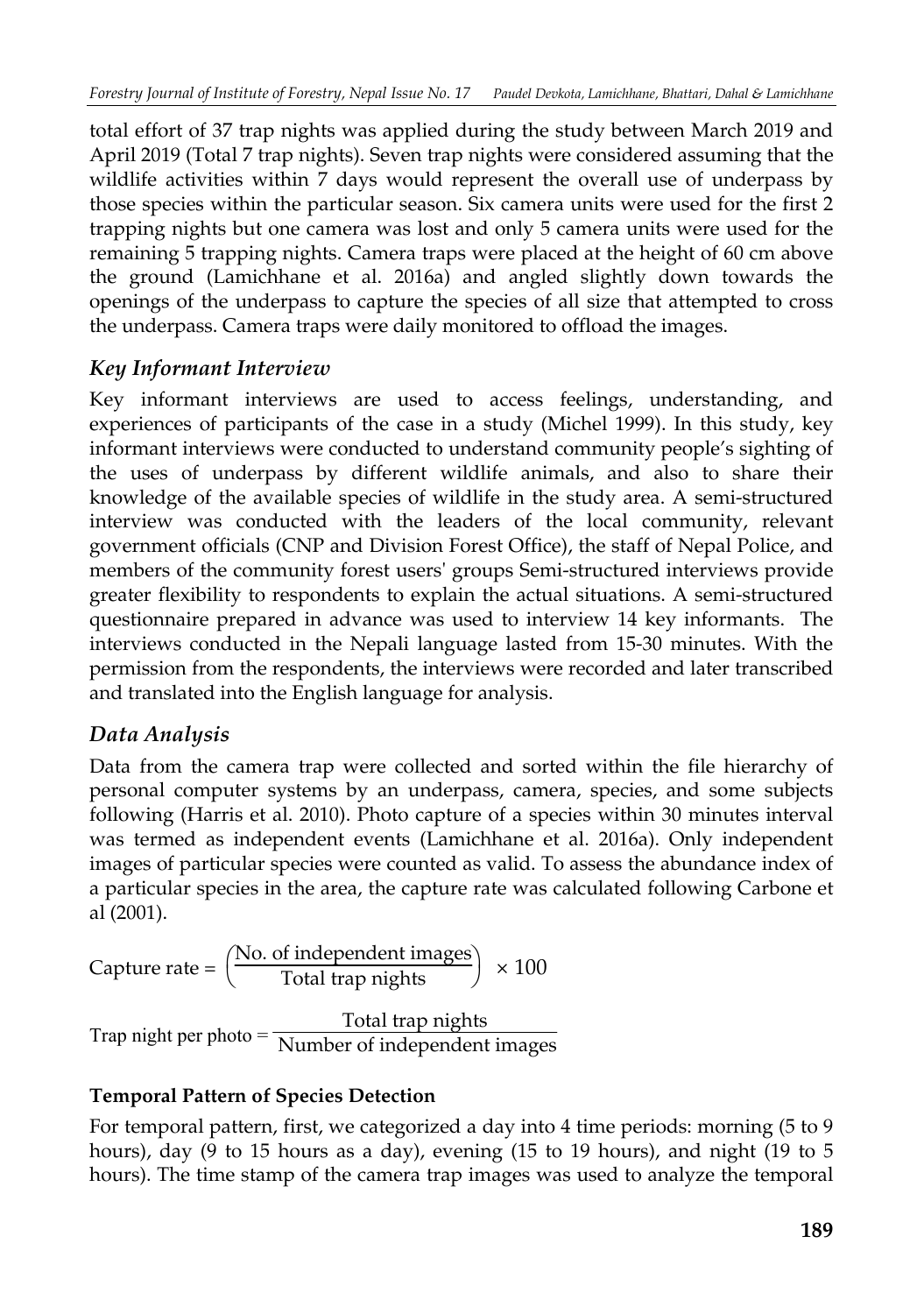activity pattern of captured species. Individuals which were captured on both traps traveling in the same direction within a limited time were considered to have crossed the underpass successfully. Descriptive analysis was conducted using Microsoft Excel for collected camera trap data. The materials of the key informant interview were analyzed qualitatively.

## **Results and Discussion**

A total of 567 images were captured by all camera traps during the study period. Out of them, 214 (37.74 %) were animal images, and the remaining 353 (62.26 %) included pictures of humans, cattle, and goats and falsely triggered by camera traps. Seven species of mammals were recorded in the camera traps. Wild boar has the highest number of independent images (n=35) followed by a common leopard (n=3), barking deer (n=2), whereas spotted deer, Asian palm civet, Indian crested porcupine, and yellow-throated marten had only a single independent detection (n=1). The number of independent images, capture rate, and trap nights per photo of particular captured species is shown in Table 1.

| <b>SN</b>      | <b>Species</b>                                  | Independent<br>Images (I) | Capture rate<br>$(I/37)$ *100 | Trap nights<br>per photo |
|----------------|-------------------------------------------------|---------------------------|-------------------------------|--------------------------|
| 1              | Wild boar (Sus scrofa)                          | 35                        | 94.59                         |                          |
| $\overline{2}$ | Common leopard (Panthera pardusfusca)           | 3                         | 8.10                          | 12                       |
| 3              | Barking deer (Muntiacusmuntjak)                 | っ                         | 5.40                          | 19                       |
| 4              | Spotted deer (Axis axis)                        |                           | 2.70                          | 37                       |
| 5              | Asian palm civet<br>(Paradoxurus hermaphrodite) |                           | 2.70                          | 37                       |
| 6              | Indian crested porcupine (Hystrixindica)        |                           | 2.70                          | 37                       |
| 7              | Yellow-throated marten (Martes flavigula)       |                           | 2.70                          | 37                       |

**Table 1: Detected species along with their independent images and capture rate** 

Although seven species were detected in cameras close to underpasses, we obtained evidence of two species, i.e. wild boar and common leopard, crossing the underpass successfully. With a total of 18 successful crossings, wild boar had the highest number of crossing events (n=17). The crossings of underpass were high during the night period (n=14), followed by evening (n=2) while day crossing was minimum during morning and daytime (Figure 3).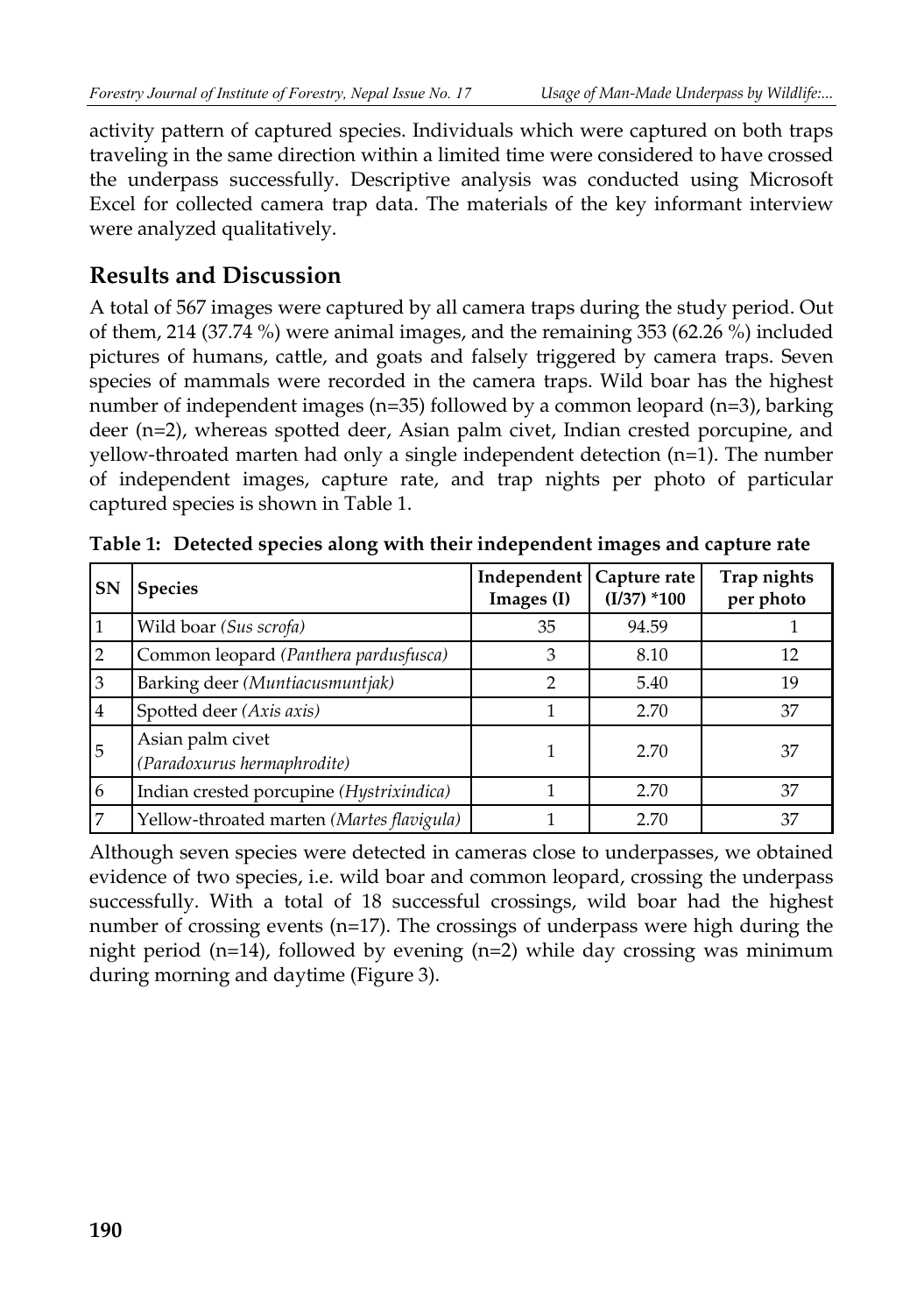

#### **Figure 3: Temporal pattern of successful crossings**

The highest number of independent events (70.4 %, n=31) were recorded during the night time.

"The Narayanghat-Muglin road section is the busiest road in Nepal. But the road has low vehicular pressure during the night time in comparison to the day time", explained a Nepal police officer who was working in the particular section of the road. Wildlife activities were seen maximum at night (Figure 4) when human activity was less, which is also comparable with similar findings from the USA (Starr and Mcallister 2014; Patten and Burger 2018).



#### **Figure 4: Temporal pattern of species detection**

The construction of underpasses in Narayanghat-Muglin highway was completed in the beginning of 2018. Though the parameters such as the time from construction, type of crossing structure & its dimension, and distance from the nearby settlement were similar, the population size of wildlife in the surrounding landscape may have a direct association with passage rates at wildlife crossing structures (Clevenger et al. 2009). This might be one reason for the high detection of wild boar and no detection of one-horned rhinoceros and Bengal tiger, though they were recorded in northern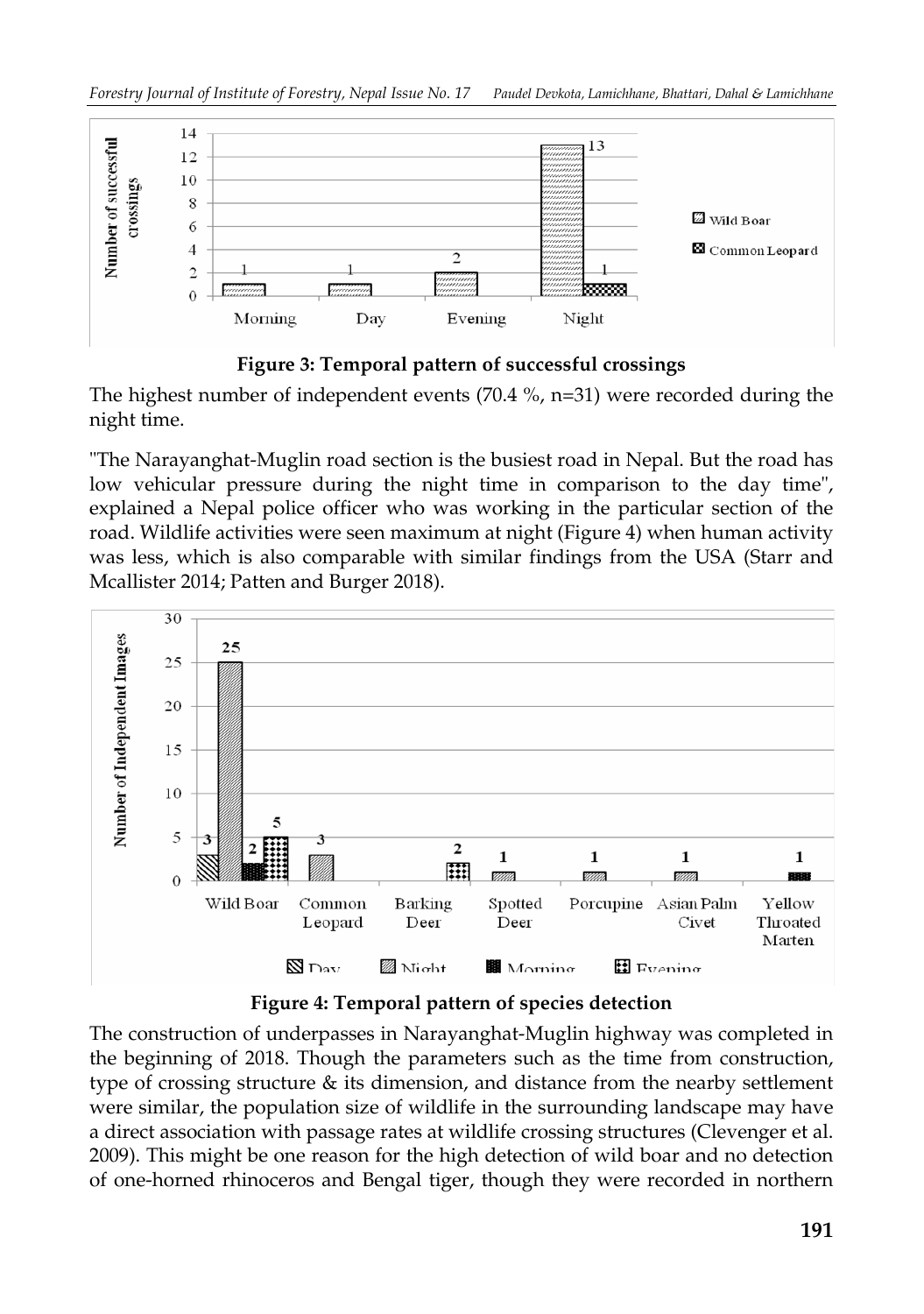BCF (Aryal et al. 2012). "Wild animals are using the underpass, which has led to a rapid fall in the number of vehicle-wildlife collisions in Narayanghat-Muglin road section. However, it isn't certain that the dimension of the underpass is suitable for large species such as one-horned rhino", clarified the forest guard of Santanchuli community forest, where the underpass C and D lie.



**Figure 5: Site wise information of wildlife detection**

Among the studied underpasses, the maximum number of species  $(n=5)$  and the highest number of independent images (79.54 %) were recorded in underpass C, which is consistent with the findings of WWF (2019). Despite being just 50 m apart, only 11.36 % of independent events were recorded from underpass D (Figure 5).



**Figure 6: Site wise successful crossing events**

Although 2 species—wild boar  $(n=4)$  and barking deer  $(n=1)$ —were detected in underpass D, they hadn't crossed the underpass successfully (Figure 6). The smaller number of successful crossings in comparison to independent detection in all underpasses might be due to the reluctant behavior of wild animals to use the newly built underpass. This contrary in site-wise result might be due to the preference of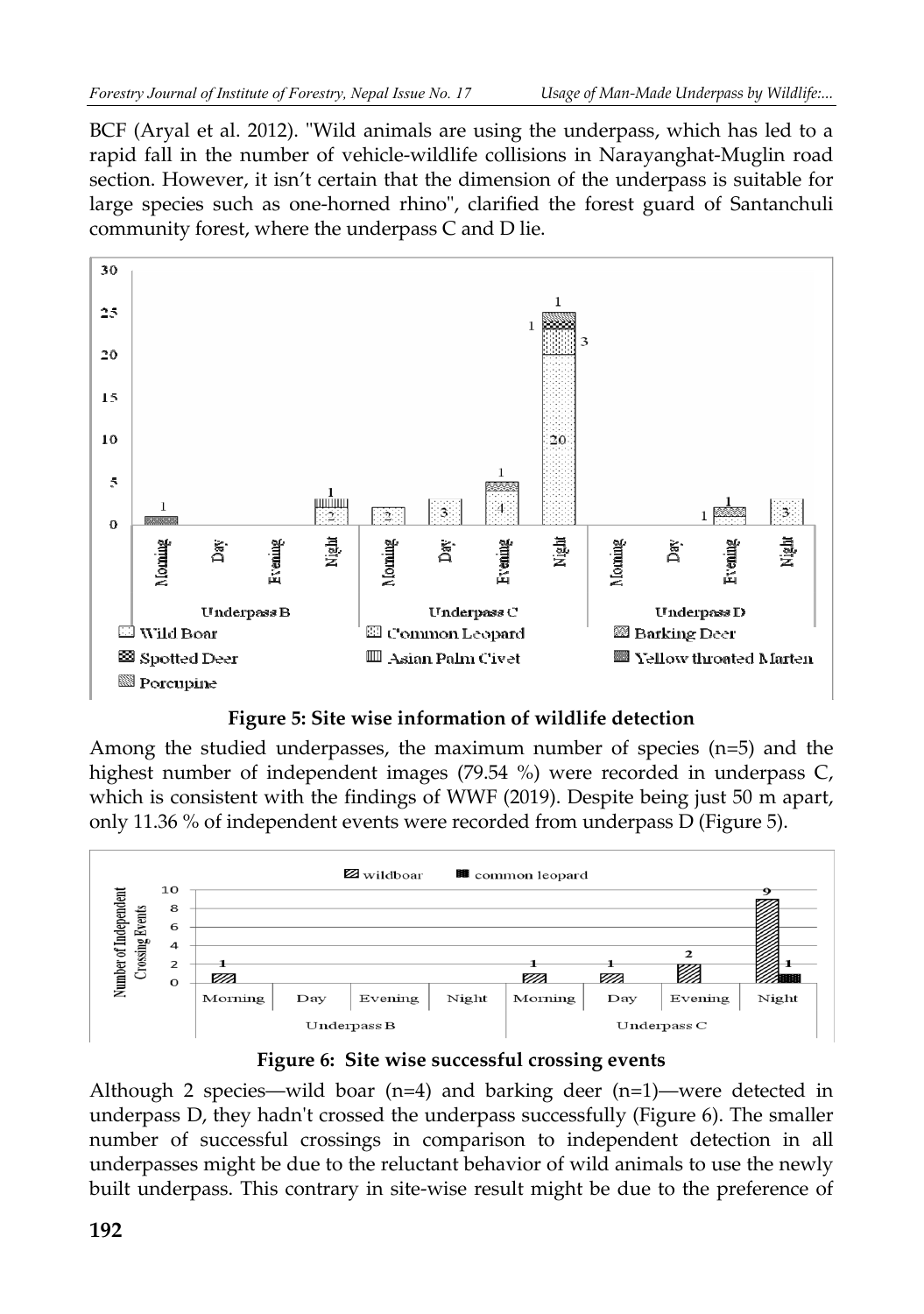wild animals to use existing game trails. This finding highlights the importance of considering ecological attributes during the construction of crossing structures.

# **Conclusion**

The newly constructed underpasses seemed effective, ensuring wildlife movement in Barandabhar Corridor Forest. Confirmation of wild animal movement through underpasses has proven the requirement of underpasses in a feasible road section with busy traffic that traverses the wildlife habitat. The detection of animals was seen maximum during the night period. However, the activity behavior of wild animals and anthropogenic pressure should be studied to conclude the relationship between the usage of an underpass and anthropogenic pressure. Due to the low sample size, usage of underpasses with respect to species composition and size couldn't be assessed. Further, to comprehensively assess the functionality of underpasses, understanding species-wise deaths related to vehicle-wildlife collision in presence and/or absence of underpasses in similar habitats are necessary to address knowledge gaps in developing such mitigation and/or offset measures.

# **Acknowledgment**

This work is financially and technically supported by National Trust for Nature Conservation, Biodiversity Conservation Centre (NTNC- BCC), Sauraha, Nepal. We acknowledge the anonymous reviewer for valuable comments for improving the manuscript.

# **Literature Cited**

- Anderson, A. B., and C. N. Jenkins. 2006. Applying nature's design: corridors as a strategy for biodiversity conservation. *Choice Reviews Online*, *44*(02), 44-0910- 44–0910. https://doi.org/10.5860/choice.44-0910
- Andren, H. 2013. Effects of habitat fragmentation on birds and mammals of suitable habitat: a review landscapes with different proportions. *Oikos*, 71, 355–366. https://doi.org/10.2307/3545823
- Aryal, A., D. Brunton, R. Pandit, T.K. Shrestha, J. Lord, R.K. Koirala, and D. Raubenheimer. 2012. Biological diversity and management regimes of the northern Barandabhar Forest Corridor: an essential habitat for ecological connectivity in Nepal. *Tropical Conservation Science,* 5(1), 38–49.
- Balkenhol, N., and L. P. Waits. 2009. Molecular road ecology: Exploring the potential of genetics for investigating transportation impacts on wildlife. *Molecular Ecology*, 18(20), 4151–4164. https://doi.org/10.1111/j.1365-294X.2009.04322.x
- Bhattarai, B. P. 2003. *Conservation threats to wild ungulates in Barandabhar Corridor Forest, Chitwan, Nepal*. M.Sc. Thesis. Central Department of Zoology-Ecology Program, Tribhuvan University, Nepal.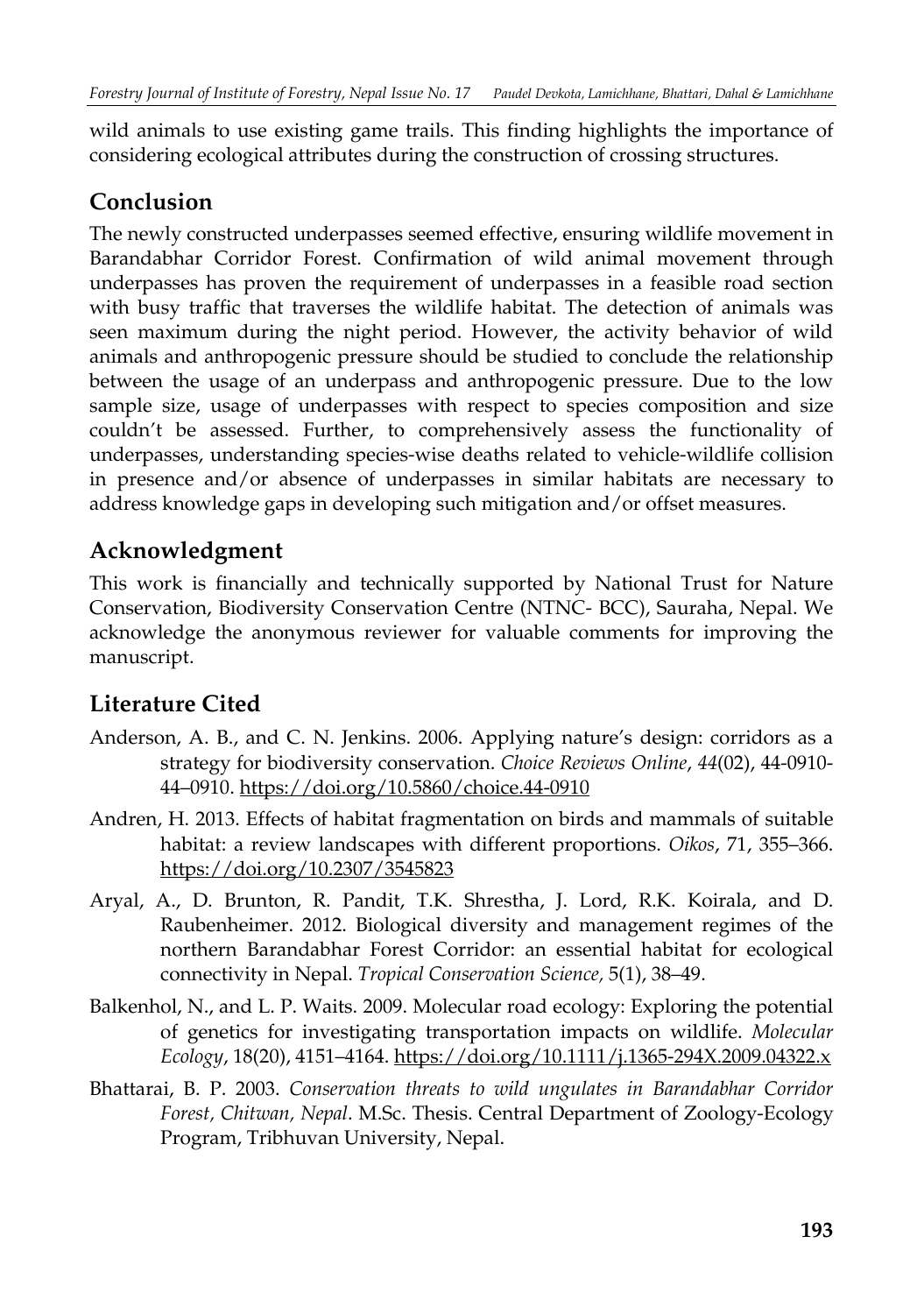- Bhattarai, B. P., and K. Basnet. 2004. Assessment of crop damage by wild ungulates in the eastern side of Barandabhar Corridor Forest, Chitwan. *Proceedings of IV National Conference on Science and Technology March 23-26.*
- Carbone, C., S. Christie, K. Conforti, T. Coulson, N. Franklin, J.R. Ginsberg, M. Griffiths., et al. 2001. The use of photographic rates to estimate densities of tigers and other cryptic mammals. *Animal Conservation*, 4: 75–79.
- Clevenger, A., B. Chruszcz, and K. Gunson. 2001. Highway Mitigation Fencing Reduces Wildlife-Vehicle Collisions. *Wildlife Society Bulletin* (Vol. 29). https://doi.org/10.2307/3784191
- Clevenger, A. P., A. T. Ford, and M. A. Sawaya. 2009. *Banff wildlife crossings project: Integrating science and education in restoring population connectivity across transportation corridors*. Final Report to Parks Canada Agency, Radium Hot Springs, British Columbia, Canada, (June), 165. https://doi.org/10.2110/jsr.2005.043
- Coffin, A. W. 2007. From roadkill to road ecology: A review of the ecological effects of roads. *Journal of Transport Geography*, 15(5), 396–406. https://doi.org/https://doi.org/10.1016/j.jtrangeo.2006.11.006
- DNPWC, 2017. *Annual Report, Wildlife Crime-2073/2074*. Department of National Park and Wildlife Conservation, Babarmahal, Kathmandu.
- Donázar, J. A., O. Ceballos, and A. Cortés-Avizanda. 2018. Tourism in protected areas: Disentangling road and traffic effects on intra-guild scavenging processes. *Science of the Total Environment*, 630, 600–608. https://doi.org/10.1016/j.scitotenv.2018.02.186
- Forman, R. T. T., & L. E. Alexander. 1998. Roads and their major ecological effects. *Annual Review of Ecology and Systematics*, 29(1), 207–231. https://doi.org/10.1146/annurev.ecolsys.29.1.207
- Harris, G., R. Thompson, J. L. Childs, and J. G. Sanderson. 2010. Automatic storage and analysis of camera trap data. *ESA Bulletin* 91:352–360.
- Kandel, R.C. 2012. Wildlife Use of Bharandabhar Forest Corridor: Between Chitwan National Park and Mahabharat Foothills, Central Tarai, Nepal. *Journal of Ecology and the Natural Environment* 4 (5): 119–25. https://doi.org/10.5897/jene11.111.
- Lamichhane, B. R., R. Kadariya, N. Subedi, and M. Dhakal. 2016a. Rusty-spotted cat: 12th cat species discovered in Western Terai of Nepal. *Cat News*, 64, 30-33.
- Lamichhane, S., R. C. Kandel, C. P. Pokharel, T. P. Dahal & S. Bhattarai. 2016b. Biodiversity Profile of Beeshazar and Associated Lakes, Chitwan.
- Litvaitis J. A., K. Titus, and E. M. Anderson. 1996. Measuring Vertebrate Use of Terrestrial habitats. In Research and Management techniques for Wildlife and Habitats (Bookhout, T.A. ed.) *The Wildlife Society*, Bethesda, USA. pp. 254-274.